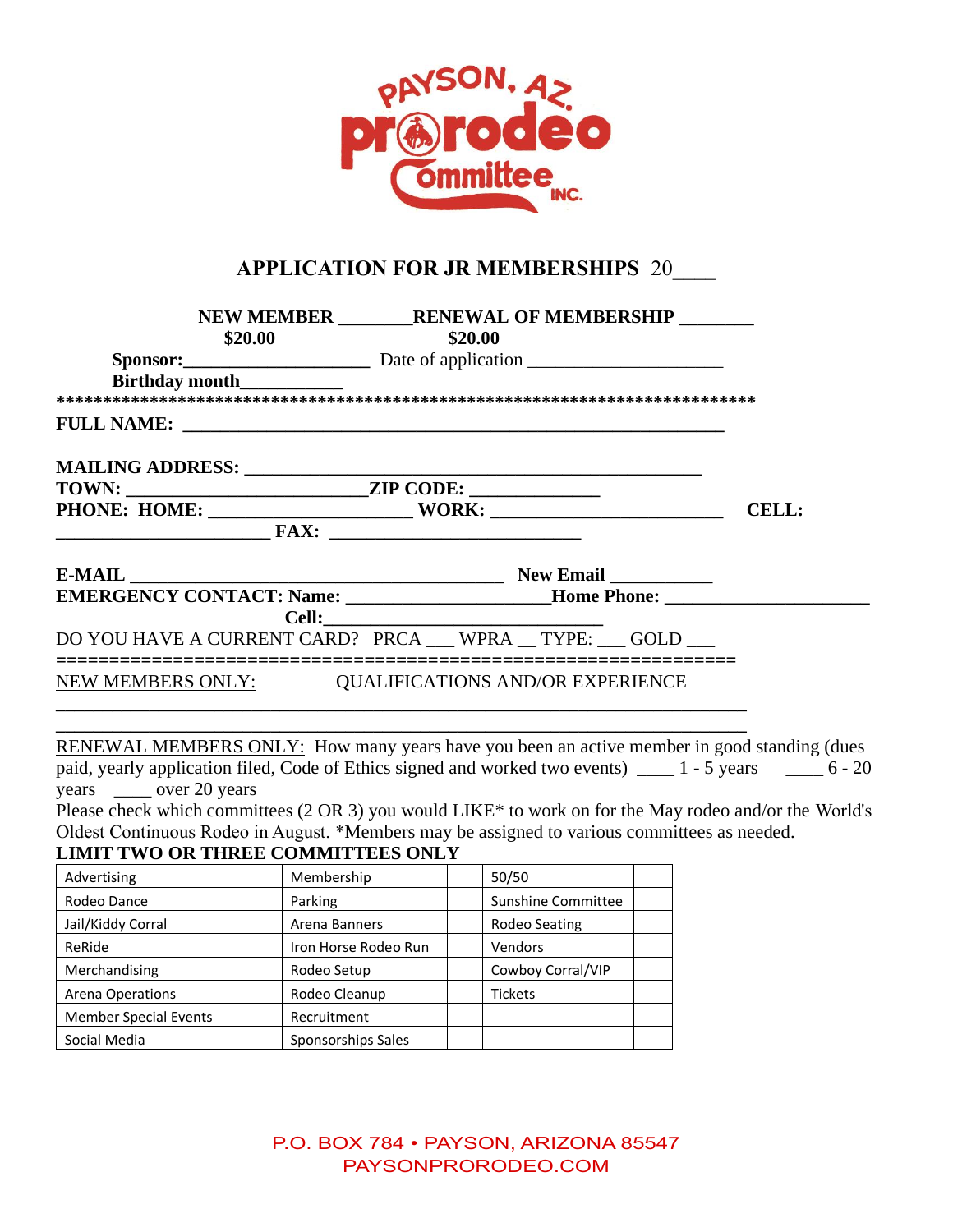

#### **APPLICATION FOR MEMBERSHIP Submit to Payson Pro Rodeo Committee Attention: Membership P.O. Box 784 Payson, AZ 85547** Any questions contact or Barbara Stroud (909) 226-2892

The **PAYSON PRO RODEO COMMITTEE, INC.** is proud to be the largest volunteer organization in Payson, Arizona. It is a year round working committee engaged in the planning and production of several rodeos per year. The profits of our endeavors are committed to the youth of Payson in the form of scholarships to high school seniors, Local Veterans and Breast Cancer support.

All New Member and Renewal Applications, Code of Ethics and photo will be reviewed and voted on by the Board of Directors. Upon acceptance, new members will have a 90 day probationary period. The term of all memberships shall be for one (1) calendar year (1/1 to 12/31).

There is an Application Fee (Annual Dues) of \$20.00 **All fees shall be paid upon submission of application**.

The Rodeo Committee meets in preparation for upcoming rodeos on a regular basis. As the date of a rodeo event approaches there will be special meetings specific to that event that will be scheduled on a two week or one week basis.

ACTIVE MEMBERSHIP MEANS ACTIVE ATTENDANCE AND PARTICIPATION IN ALL REGULAR AND SPECIAL MEET-INGS, AS WELL PARTICIPATION ON A RODEO COMMITTEE OR ASSIGNMENT VERIFIABLE BY COMMITTEE CHAIR-PERSON.

There are two types of activities/committees: Pre-event activities/committees and those dealing with the actual production of the event. Members are requested to work on committees and assignments involving both types.

If you are not active on at least one committee or assignment at each rodeo or have not paid your annual dues you will not be allowed to attend either rodeos or rodeo activities as a member of the Payson Pro Rodeo Committee. This shall be in force for all rodeos produced throughout the year.

Renewal of membership and award of committee buckles and shirts will be based on an annual performance and participation review.

**\*\*\*\*\*\*\*\*\*\*\*\*\*\*\*\*\*\*\*\*\*\*\*\*\*\*\*\*\*\*\*\*\*\*\*\*\*\*\*\*\*\*\*\*\*\*\*\*\*\*\*\*\*\*\*\*\*\*\*\*\*\*\*\*\*\*\*\*\*\*\*\*\*\*\*\*\*\*\*\*\*\***

#### **APPLICATION MUST BE SIGNED BY A PARENT OR GUARDIAN**

**I certify that I have read and understand the above and that the information on the reverse is true to the best of my knowledge.**

| X |                            | Date:  |          |  |  |  |
|---|----------------------------|--------|----------|--|--|--|
|   | For PPRC Use Only: Cash/Ck | Amount | Approval |  |  |  |
|   |                            |        |          |  |  |  |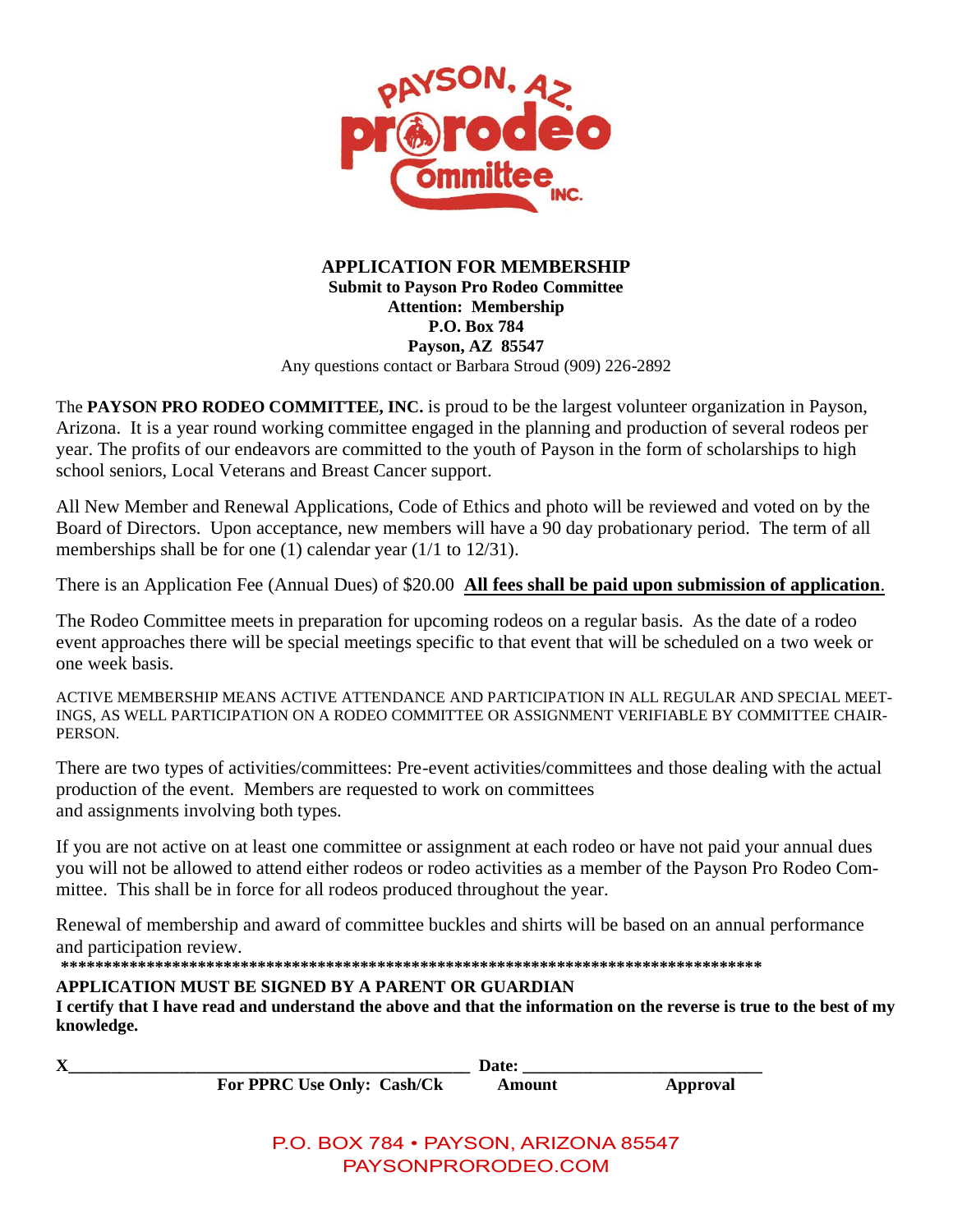

## **Payson Pro Rodeo Code of Ethics and Rules of Conduct - Youth**

The Payson Pro Rodeo Committee Code of Ethics & Rules of Conduct is a necessary standard governing the behavior and actions of our members. We are confident that adherence to them will result in a more enjoyable experience for all. Failure to adhere to the Codes of Ethics and Rules of Conduct will result in a Board of Directors review of your membership.

1. Members must be courteous, respectful, and professional in their dealings and communication with other Committee Members and the General Public, at "all" times. Absent this ability, members should avoid interaction with others. Any violations of this type should be reported to the Board of Directors in writing for review.

2. The Payson Rodeo Committee, Inc. will not tolerate any underage drinking or substance abuse of any type.

3. Members must not discuss internal committee business in public.

4. Members must respect "Roberts Rules of Order" during all meetings.

5. Members have a duty to advise the Board of any member engaging in activity they believe is detrimental to the best interest of the Committee. Proof of any type of this activity must be presented to the Board of Directors in writing.

By signing below, I hereby agree I have read the above and agree to abide by the Code of Ethics and Rules of Conduct.

| Signature                    | Date |
|------------------------------|------|
| <b>Printed Name</b>          |      |
| Parent/Guardian Signature    | Date |
| Parent/Guardian Printed Name |      |

**3/29/21**